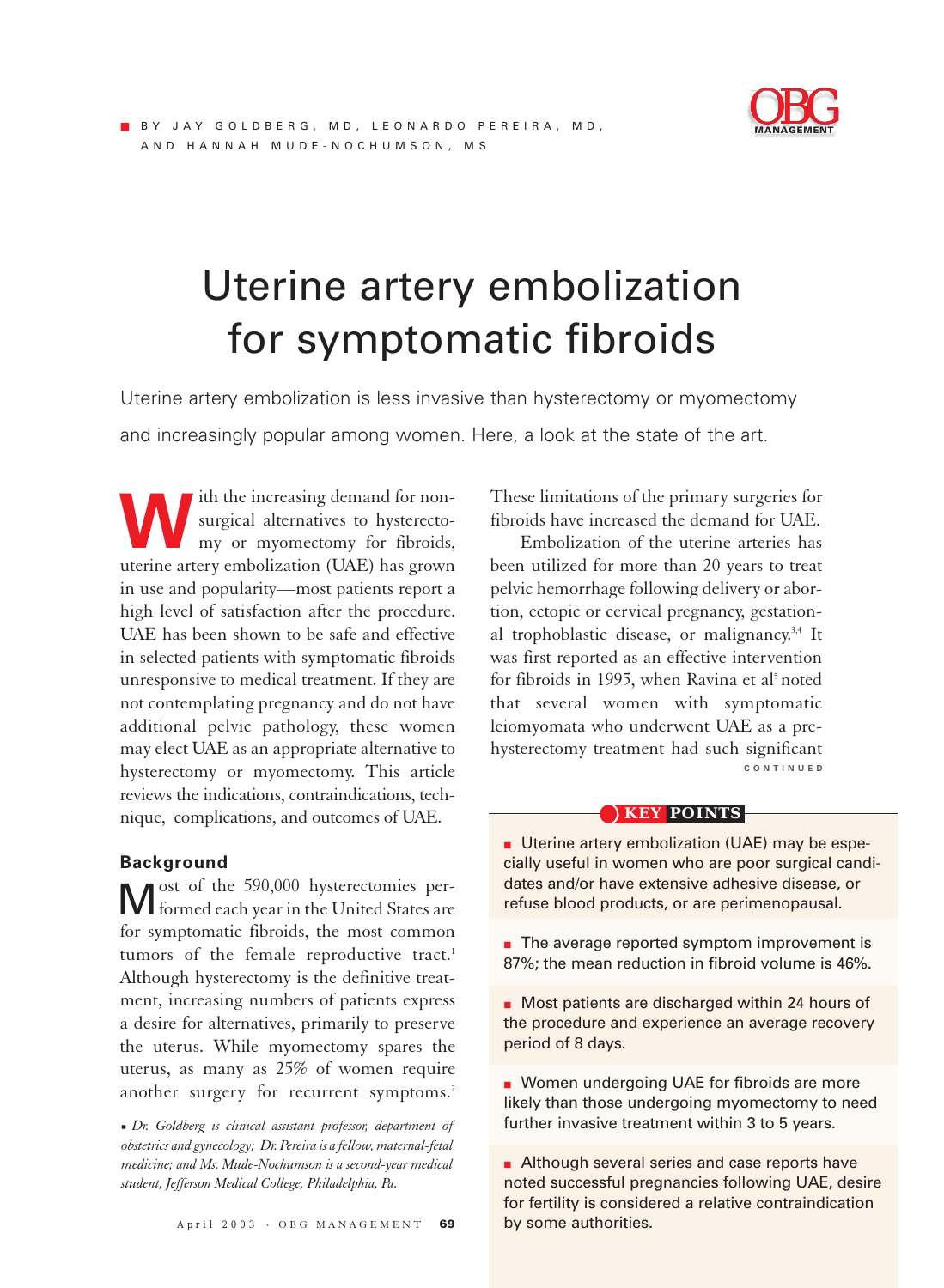Uterine artery embolization for symptomatic fibroids



**A**. Please place text.

**B**. Please place text.

*Arteriograms courtesy of Joseph Bonn, MD, Interventional Radiology, Thomas Jefferson University Hospital, Philadelphia, Pa.*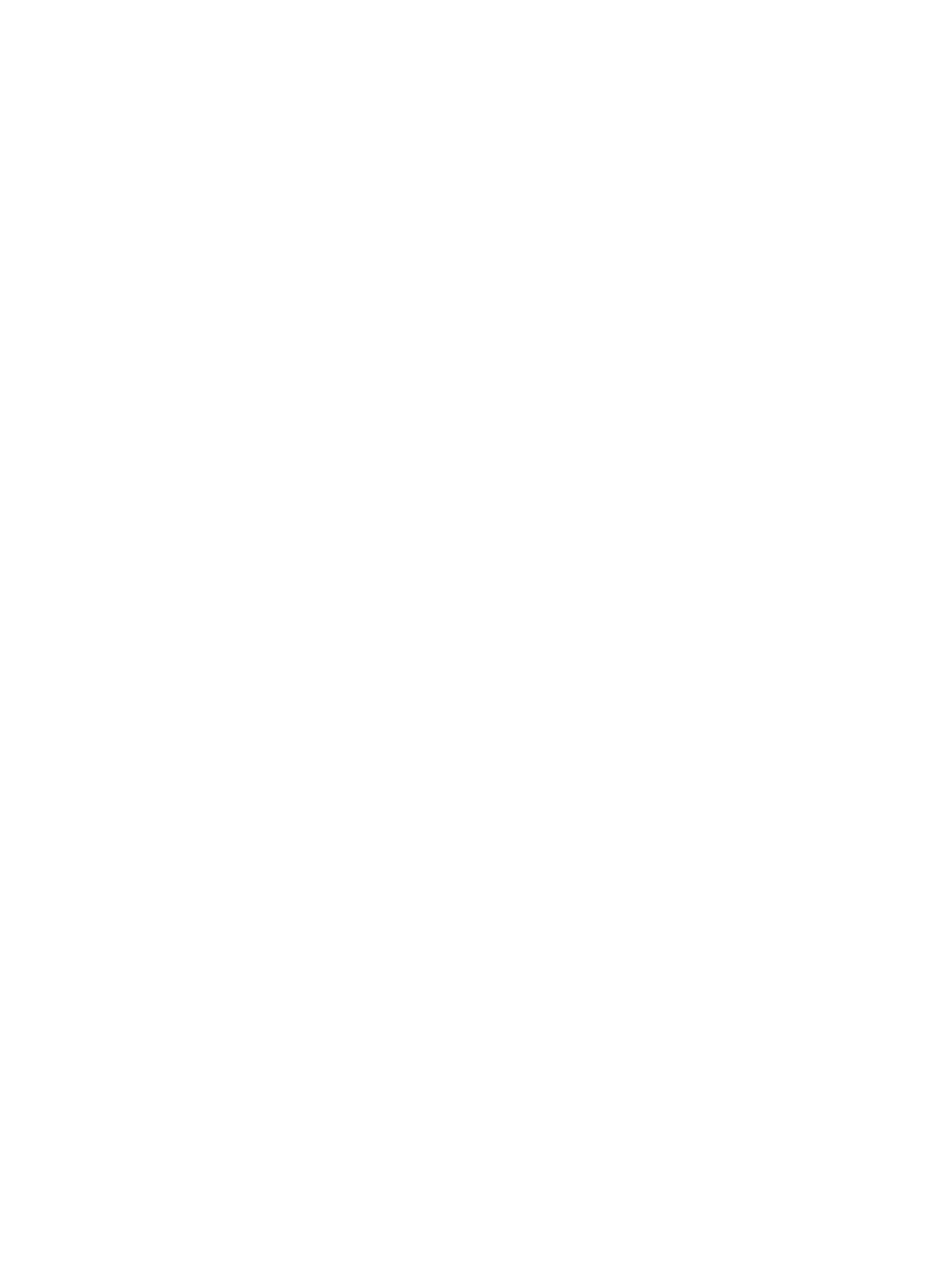| <b>PREGNANCY</b>                             | <b>COMPLICATIONS OF PREGNANCY</b><br>% (NUMBER AFFECTED/NUMBER OF SUBJECTS STUDIED) |                                        |                                     |                                    |                                            |          |
|----------------------------------------------|-------------------------------------------------------------------------------------|----------------------------------------|-------------------------------------|------------------------------------|--------------------------------------------|----------|
|                                              | <b>SPONTANEOUS</b><br><b>ABORTION</b>                                               | <b>POSTPARTUM</b><br><b>HEMORRHAGE</b> | <b>PREMATURE</b><br><b>DELIVERY</b> | <b>CESAREAN</b><br><b>DELIVERY</b> | <b>SMALL FOR</b><br><b>GESTATIONAL AGE</b> | MAL.     |
| After UAE                                    | 22 (11/49)                                                                          | 13(4/31)                               | 28 (9/23)                           | 58 (18/31)                         | 7(2/29)                                    | 17(5/29) |
| After UAE<br>for<br>leiomyomata              | 32(11/34)                                                                           | 9(2/23)                                | 22(5/23)                            | 65 (15/23)                         | 9(2/22)                                    | 22(5/23) |
| In the general $10-15$<br>population         |                                                                                     | $4 - 6$                                | $5 - 10$                            | 22                                 | 10                                         | 5        |
| * Adapted from Goldberg et al. <sup>22</sup> |                                                                                     |                                        |                                     |                                    |                                            |          |

# **Rates of pregnancy complications after uterine artery embolization (UAE) and in the general population\***

clinical improvement that hysterectomy was no longer required

**TABLE**

In a study involving 200 cases, Spies et al<sup>6</sup> noted improvement in heavy bleeding in 90% (95% confidence interval [CI], 86%, 95%) and a reduction in bulk-related symptoms in 91% (95% CI, 86%, 95%) at 1 year.

On a global level, more than 30,000 UAE procedures have been performed for symptomatic uterine fibroids.

# **Economic considerations**

Afinancial turf war of sorts is under way between gynecologists and interventional radiologists regarding the treatment of fibroids. In Philadelphia, Pa, the average reimbursement to an interventional radiologist for a UAE is approximately \$1,650, and

# UAE is increasingly marketed directly to the consumer over the Internet and in print media.

approximately \$1,000 to a gynecologist for performing a hysterectomy. Consequently, some Ob/Gyns are reluctant to recommend UAE for their patients, because each referral has a negative impact on their financial bottom line.

Because of this reluctance, UAE is increasingly marketed directly to the consumer over the Internet and in print media. Large proportions of women undergoing UAE are self-referrals or are referred by their gynecologist after specifically requesting the procedure.

UAE may represent a societal savings in terms of direct and indirect costs. For example, a Canadian cost analysis found that UAE was associated with significantly lower hospital costs (\$1007.44 Canadian) than abdominal myomectomy (\$1,781.73 Canadian).7

# **Technique**

UAE is a radiologic procedure performed with either local or regional anesthesia. Most commonly, an approach through the right femoral artery is used, after a preliminary arteriogram (**FIGURE 1**) to visualize the pelvic vasculature. Fluoroscopic guidance enables a catheter to be passed into the right femoral artery and through the right external iliac artery to the aorta, then down the left common iliac artery to the left internal iliac, down the anterior division, and **CONTINUED**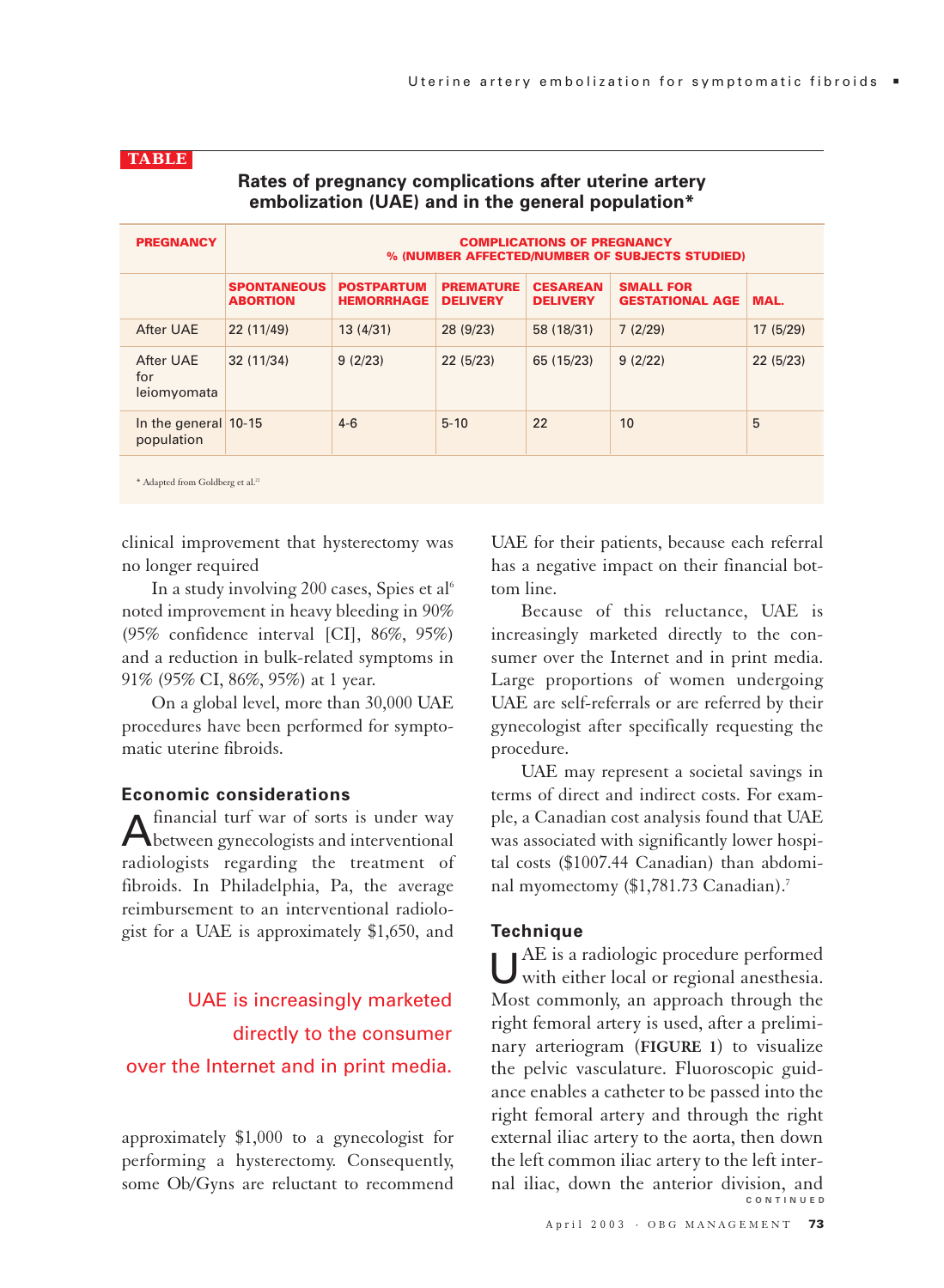finally to the left uterine artery. When the catheter is properly positioned, polyvinyl alcohol particles or acrylic copolymer beads (300 to 700 microns) are infused until slow flow or stasis occurs in the uterine artery and the fibroid vasculature is occluded (**FIGURE 2**). The catheter is then pulled back and manipulated into the right uterine artery, which is similarly embolized. Procedure time ranges from 15 to 120 minutes, depending on the patient's anatomy and the skill of the operator.<sup>1,6,8</sup>

# **Indications**

Like hysterectomy and myomecto-my, the indications for UAE are symptomatic fibroids that are unresponsive to medical management. As with myomectomy and hysterectomy, medical management with hormonal agents or analgesics is usually attempted before UAE is considered. Common symptoms of fibroids include abnormal menstrual bleeding, anemia, urinary frequency, dyspareunia, infertility, and abdominal or pelvic pain.

UAE may be an especially useful option for women who are poor surgical candidates and/or have extensive adhesive disease, as well as for those who refuse blood products or are perimenopausal.<sup>6,9,10</sup>

#### **Contraindications**

Pelvic infection, severe contrast allergy, arteriovenous shunting, the presence of an undiagnosed pelvic mass, coagulopathy, renal insufficiency, a history of pelvic radiation, and genital tract malignancy all are contraindications.

Because data are limited on the safety of pregnancy following UAE,



A catheter is passed into the right femoral artery, through the right external iliac artery to the aorta, then down the left common iliac artery to the left internal iliac, down the anterior division to the left uterine artery. Embolization material polyvinyl alcohol particles or acrylic copolymer beads—is then delivered via catheter in the uterine artery until slow flow or stasis occurs in the artery.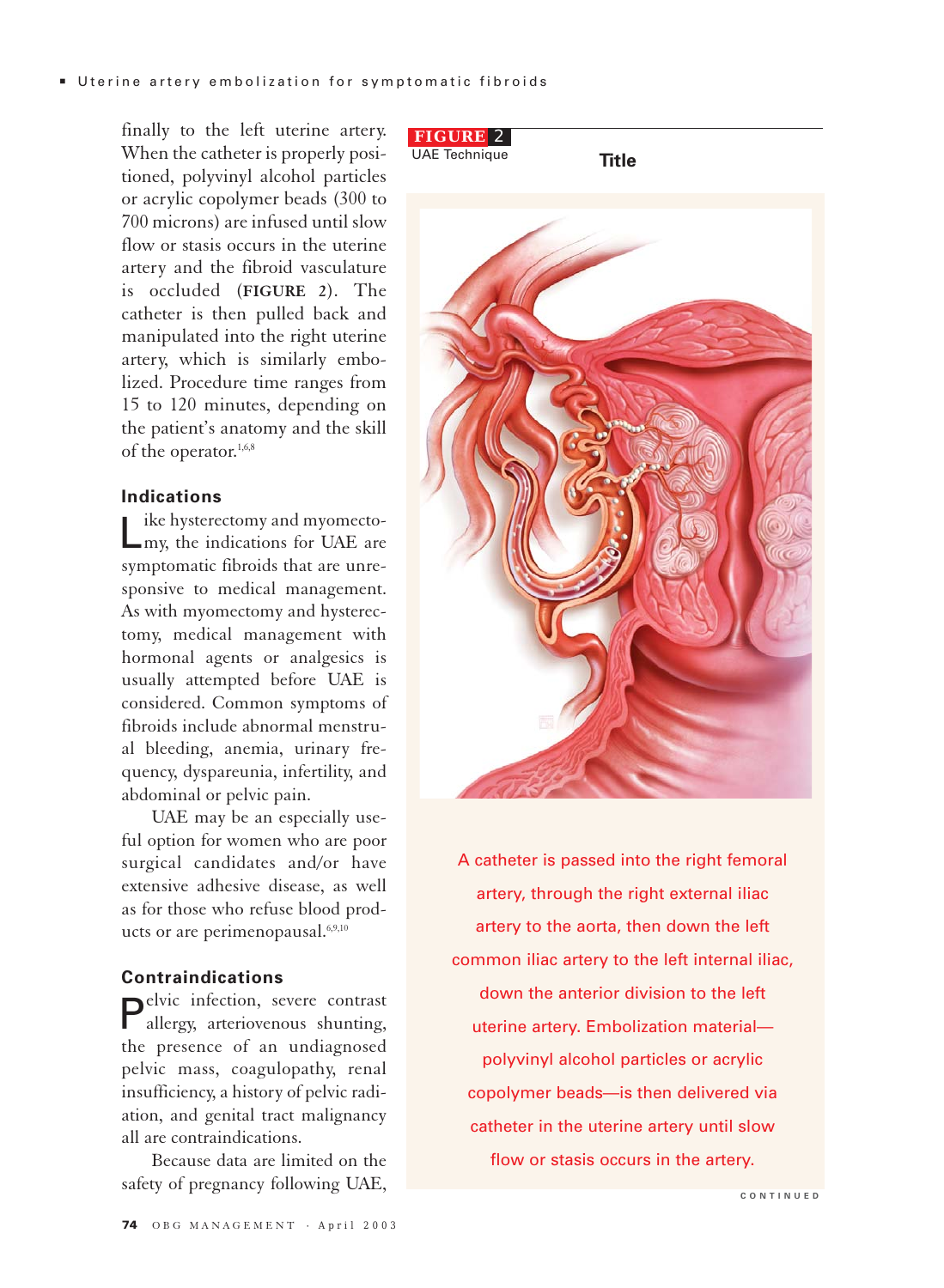Please place text.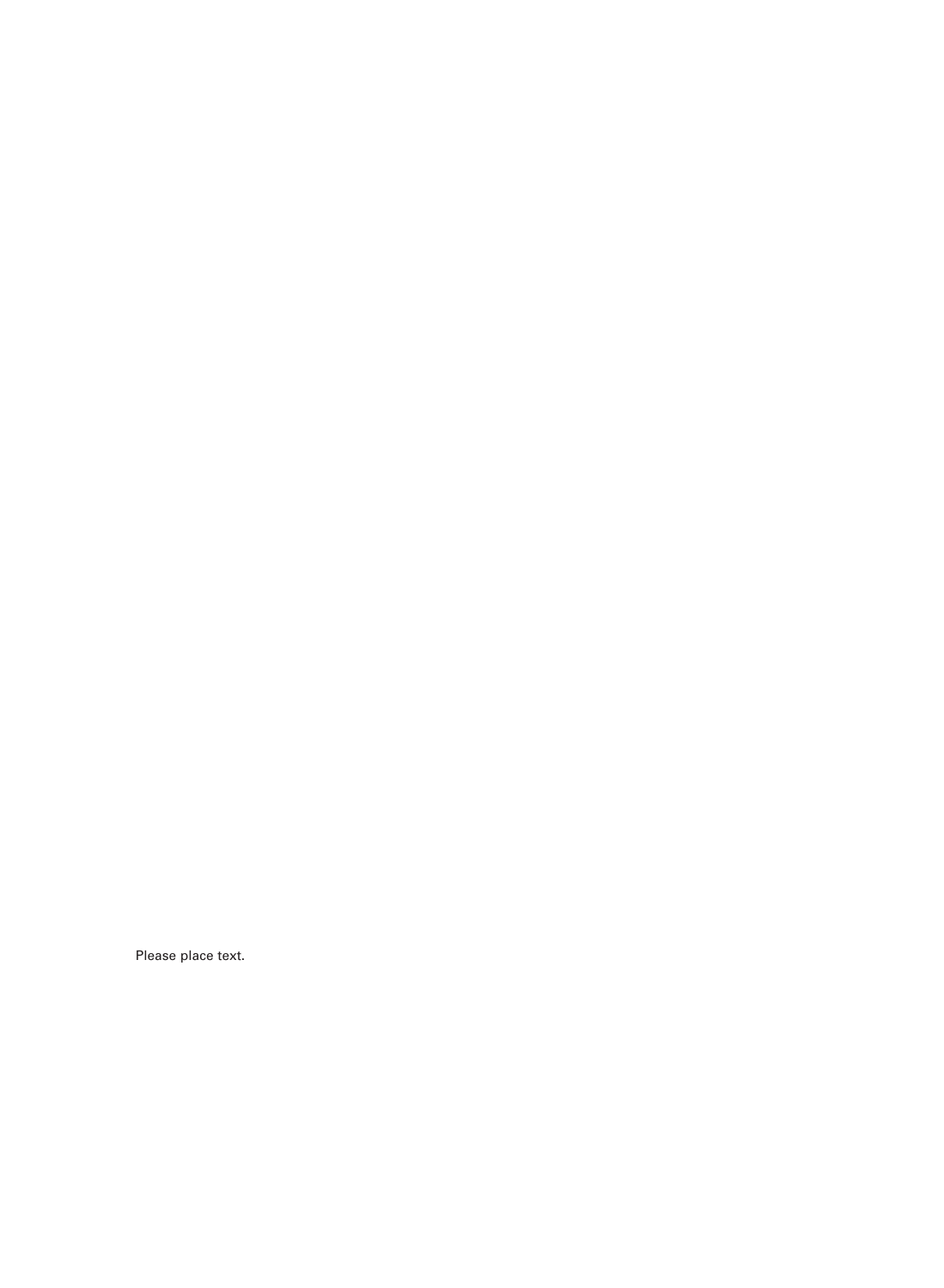some authorities consider the desire for future fertility a relative contraindication.<sup>4,8,11</sup>

#### **Preoperative evaluation**

The preoperative workup should include a<br>thorough history and physical examination by both an interventional radiologist and a gynecologist, a pregnancy test, pelvic imaging via ultrasound or MRI, and endometrial biopsy to exclude endometrial hyperplasia or cancer. (Patients without abnormal bleeding may not require an endometrial biopsy.)

#### **Outcomes**

The average reported symptom improvement is 87%, and the mean reduction in fibroid volume is 46%.<sup>1</sup> Most patients see improvement within 3 months of the procedure, with control over the symptoms lasting up to at least 2 years. At 1 year, 90% of patients report improvement in heavy menstrual bleeding.4 Most patients are discharged within 24 hours of the procedure, compared with 48 to 72 hours for abdominal hysterectomy or myomectomy. They also experience an average recovery period of 8 days, compared with 4 to 6 weeks for abdominal hysterectomy or myomectomy.<sup>6</sup>

However, a recent study found that

"Post-embolization syndrome" is characterized by low-grade fever, pain, malaise, nausea, and leukocytosis, generally within the first 4 days.

women undergoing embolization for fibroids were more likely than those undergoing myomectomy to need further invasive treatment (i.e., repeat embolization or surgery) within 3 to 5 years (29% versus  $3\%$ ).<sup>12</sup>

#### **Complications**

Most patients report some degree of "post-embolization syndrome," which is characterized by low-grade fever, pain, malaise, nausea, and leukocytosis, generally within the first  $4$  days.<sup>4</sup> This may be caused by the systemic effects of transient fibroid and uterine ischemia. Although the condition is usually self-limiting and observable on an outpatient basis, these patients are often admitted for antibiotic therapy.

In the most recent series published,<sup>13</sup> major complications occurred in 0.5% of embolizations performed for symptomatic fibroids, including pulmonary embolism, arterial thrombosis, groin hematomas, local infection, guide-wire perforation of arteries, allergic reaction to contrast medium, endometritis, ischemia of pelvic organs, sepsis, and death. Among more than 30,000 procedures performed to date worldwide, there have been 4 related fatalities. In 2 cases, pulmonary embolism occurred within a few days of the procedure; the 2 other deaths occurred within 2 weeks and were related to septicemia and disseminated intravascular coagulation.

There have been reports of total uterine necrosis, transient and permanent ovarian failure, and external sexual dysfunction. These complications may occur up to 2 years after the procedure.<sup>1,4,8,11,14-17</sup> Non-target vascular embolizations of the gluteus muscle, ovaries, labia minora, and bladder wall also have been noted.<sup>18,19</sup>

When viewed in the context of the large number of procedures performed—and considering the complications associated with myomectomy and hysterectomy—these rare complications show that, overall, UAE is a very safe procedure.

### **Pregnancy after embolization**

Because we lack controlled studies and abundant data, the role of UAE in women contemplating childbearing is unclear. More studies are needed before UAE can be confi-**CONTINUED**